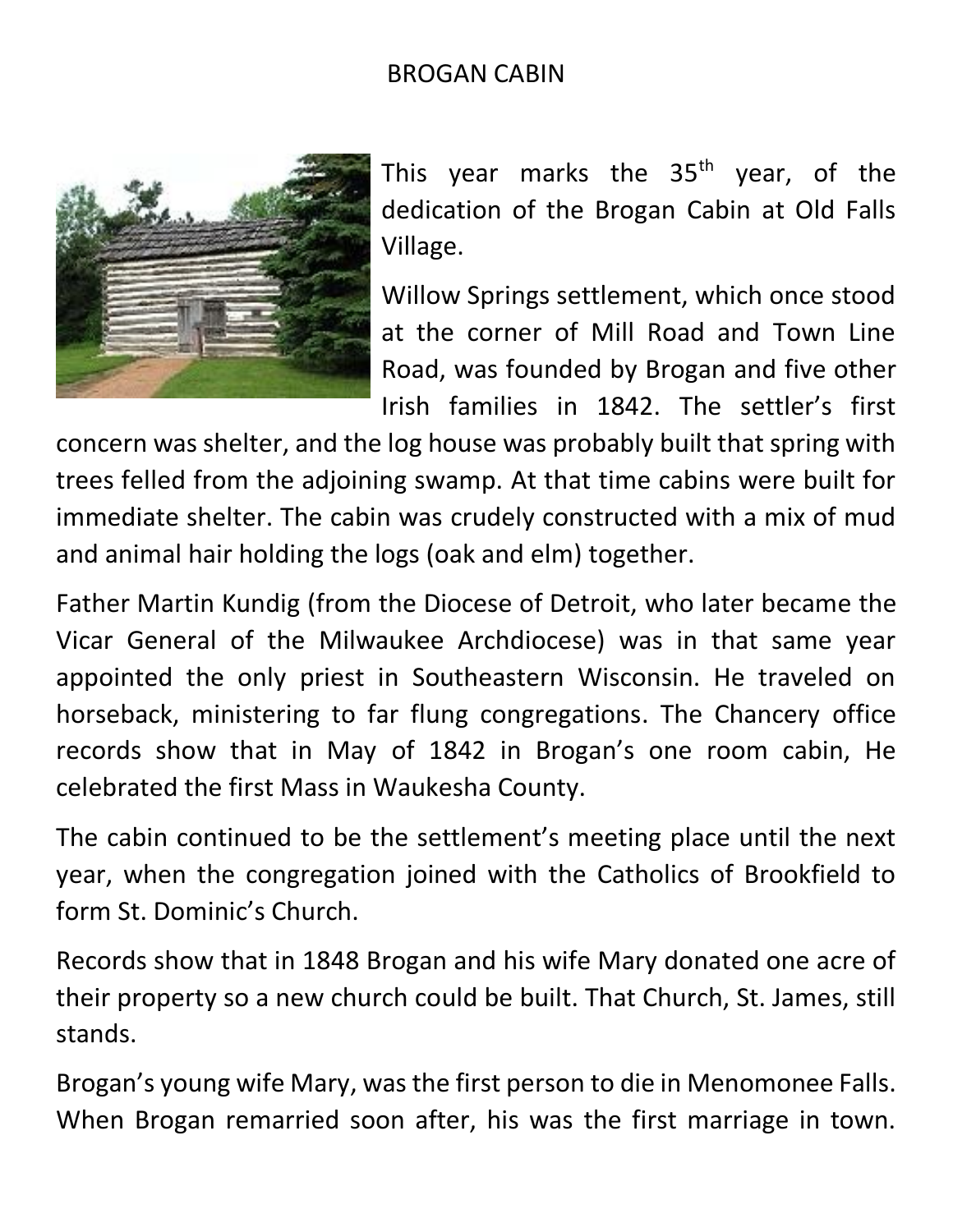With the cabin being the site of the first mass in the county, there are three "firsts" connected with this pioneer family.

When James died in 1875, his wife sold the log cabin. Since then it has had several owners and has undergone several architectural modifications. The cabin was occupied until 1979 when the last owner, Edward McLaughlin of Sussex, recognized the historical significance of the home and donated it to the Menomonee Falls Historical Society.

When all the Grand Knights of All Saints Council met in December 1980 to discuss the best way to celebrate the Councils' upcoming 25<sup>th</sup> anniversary and also the Knights of Columbus Centennial Celebration, it was unanimously agreed to look for a project that was memorable and would be long lasting.

Dennis Farrell, made a presentation to the Knights of Columbus, All Saints Council No. 4240 of Menomonee Falls. The Council decided that, to celebrate their  $25<sup>th</sup>$  anniversary, they would take on the project of relocating the Brogan cabin to Old Falls Village.

In February of 1981 the complete estimated cost was presented to the council for approval and the sum of 9,000.00 was budgeted for the project.

In March of 1981, a meeting was held at St. James Church. A representative of Old Word Wisconsin explained the historical importance of preserving the cabin and the history of its construction. A sketch was made with a numbering system to coincide with metal number tags on parts of the cabin. The actual dismantling of the cabin was started in April 1981.

The cabin originally stood at W220 N6400 Town Line Road in Lannon, and was 16 feet by 22 feet. The original cabin had a dirt floor and whitewash was found on the interior walls. The construction of logs using the inverted "V" notching technique and the use of square headed nails, was evident. Over the years the upper loft was transformed into a second floor, and the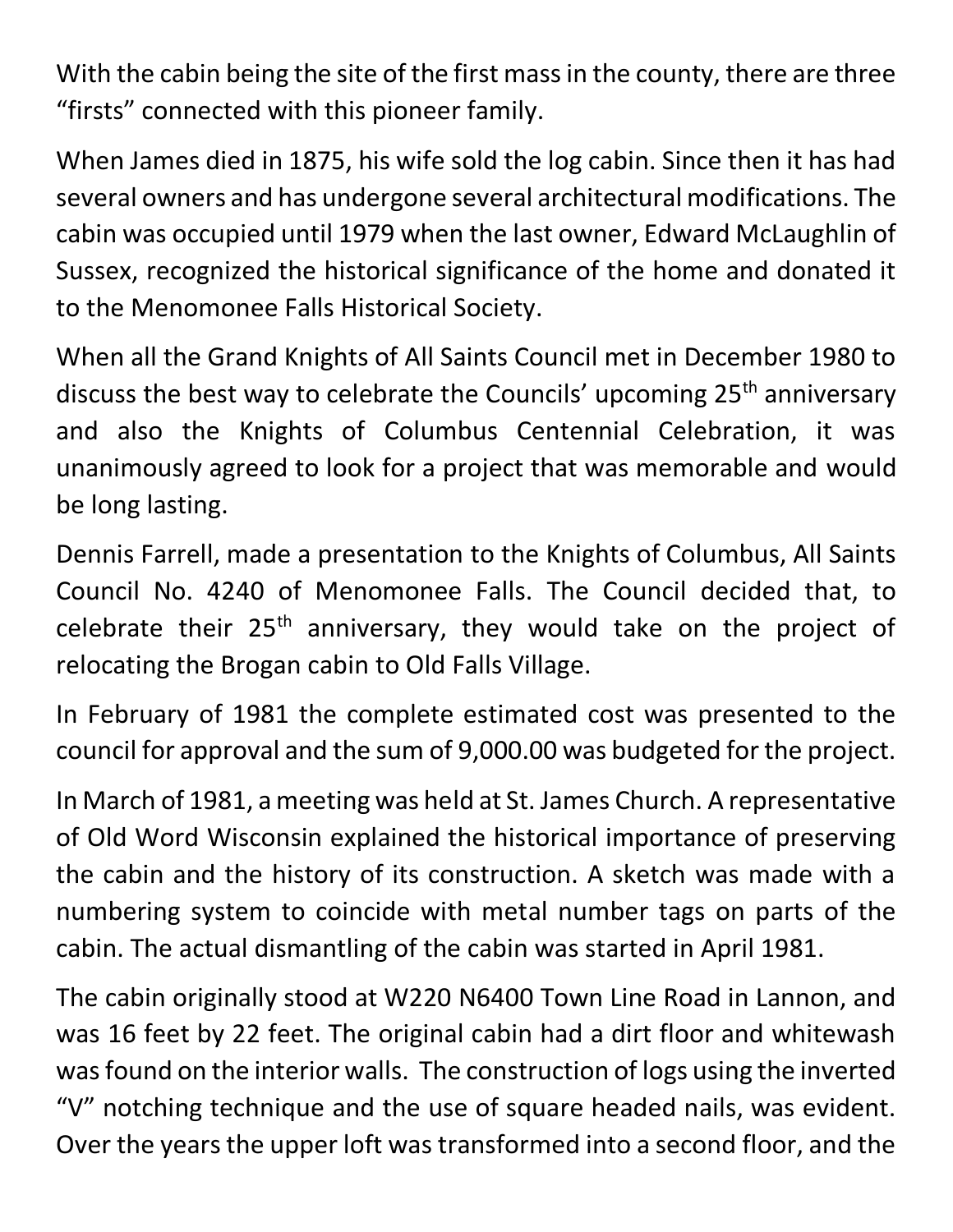interior and exterior were covered in clapboard. From time to time additions were built onto the house, then removed. Reports from residents who knew of the cabin in the early 40's, also claim the cabin had been used as a hen and hog house for a time.

The house was moved by dismantling it and moving it log by log as it was less expensive than moving the cabin whole. The restoration began with the members of the council using their equipment and know how applicable to the situation. Logs that had to be replaced were furnished from a woods in Eagle Wisconsin. A split shingle roof was put on, which according to members of Old World Wisconsin, is the first and only one of its kind in Wisconsin. During the dismantling and restoration it is estimated that over 110 members were involved with the work force and the project took about 800 hours. The All Saints Ladies Auxiliary and a council member who owns a catering service, furnished food when needed on the job.

When the cabin was ready for the finishing touches, plans were started for the dedication. Bishop Brust was contacted and heartily approved of the program and agreed to celebrate Mass and preside at the dedication.

In keeping with history, Father Bandle, Council Chaplin, portrayed Rev. Kundig by arriving on horseback. The fourth Degree Honor Guard escorted Bishop Brust followed by Fr. Bandle. Robert Buth, council member and Deacon took care of the preparations for the Mass.

The day of the Mass and dedication was beautiful with 150 members and guests attending the ceremonies. Publicity was covered by the local news, the Milwaukee Journal and television station, channel 4.

During the ceremonies, the legal papers were turned over to the village president, and then The Menomonee Falls Historical Society President accepted the Brogan Cabin from the Village. Following the dedication and Mass, everyone was invited to the council clubhouse for refreshments.